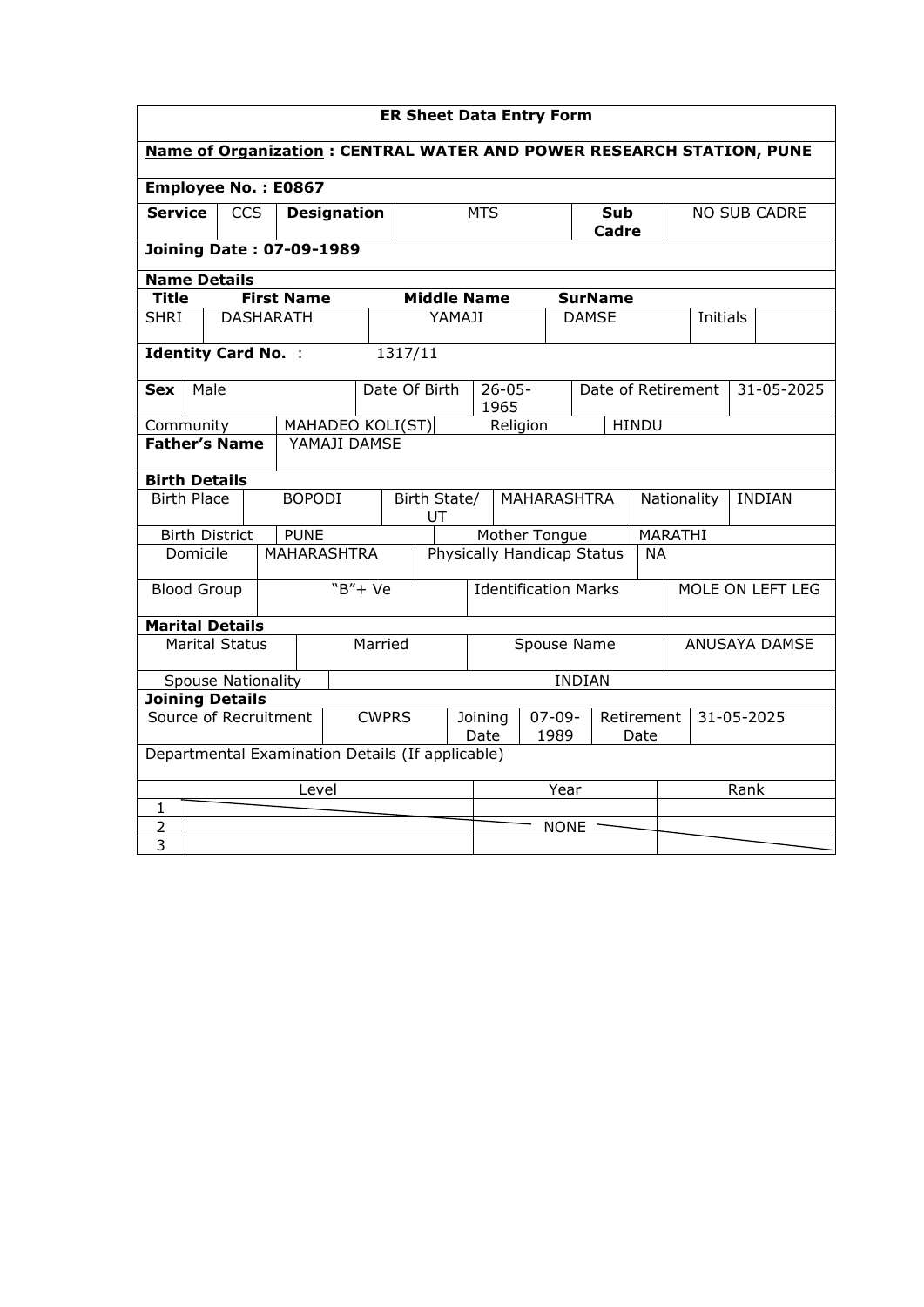| Remarks (if any)            |                  |                    |              |              |
|-----------------------------|------------------|--------------------|--------------|--------------|
| Languages known             |                  |                    |              |              |
|                             | Name of Language | Read               | <b>Write</b> | <b>Speak</b> |
| Indian Languages 1<br>Known | <b>ENGLISH</b>   | <b>YES</b>         | <b>YES</b>   |              |
| $\overline{2}$              | <b>HINDI</b>     | <b>YES</b>         | <b>YES</b>   | <b>YES</b>   |
| 3                           | MARATHI          | <b>YES</b>         | <b>YES</b>   | <b>YES</b>   |
|                             |                  |                    |              |              |
|                             |                  |                    |              |              |
|                             |                  |                    |              |              |
| Foreign Languages           |                  |                    |              |              |
| Known                       |                  |                    |              |              |
| 2                           |                  | NONE ·             |              |              |
| 3                           |                  | $\sim$ $\sim$<br>. |              |              |

Details of deputation (if applicable)

| Name of the Office | Post held at that<br>time in parent office | Name of post<br>(selected for<br>deputation | Period of deputation |      |  |  |
|--------------------|--------------------------------------------|---------------------------------------------|----------------------|------|--|--|
|                    |                                            |                                             | Since                | From |  |  |
|                    | NONE                                       |                                             |                      |      |  |  |

Details of Foreign Visit

| SI.<br>No. | Place of Visit | Date of<br>visit | Post held at<br>that time | Whether it<br>is a<br>personal or<br>official visit | Details of visit |
|------------|----------------|------------------|---------------------------|-----------------------------------------------------|------------------|
|            |                | <b>NONE</b>      |                           |                                                     |                  |
|            |                |                  |                           |                                                     |                  |

Transfer/Posting Detail (if applicable)

| Place                                                          | Period of posting |                  |  |  |  |  |
|----------------------------------------------------------------|-------------------|------------------|--|--|--|--|
|                                                                | Since             | From             |  |  |  |  |
|                                                                |                   |                  |  |  |  |  |
| <b>CENTRAL WATER AND</b><br>POWER RESEARCH<br>STATION, PUNE-24 | 07-09-1989        | <b>TILL DATE</b> |  |  |  |  |